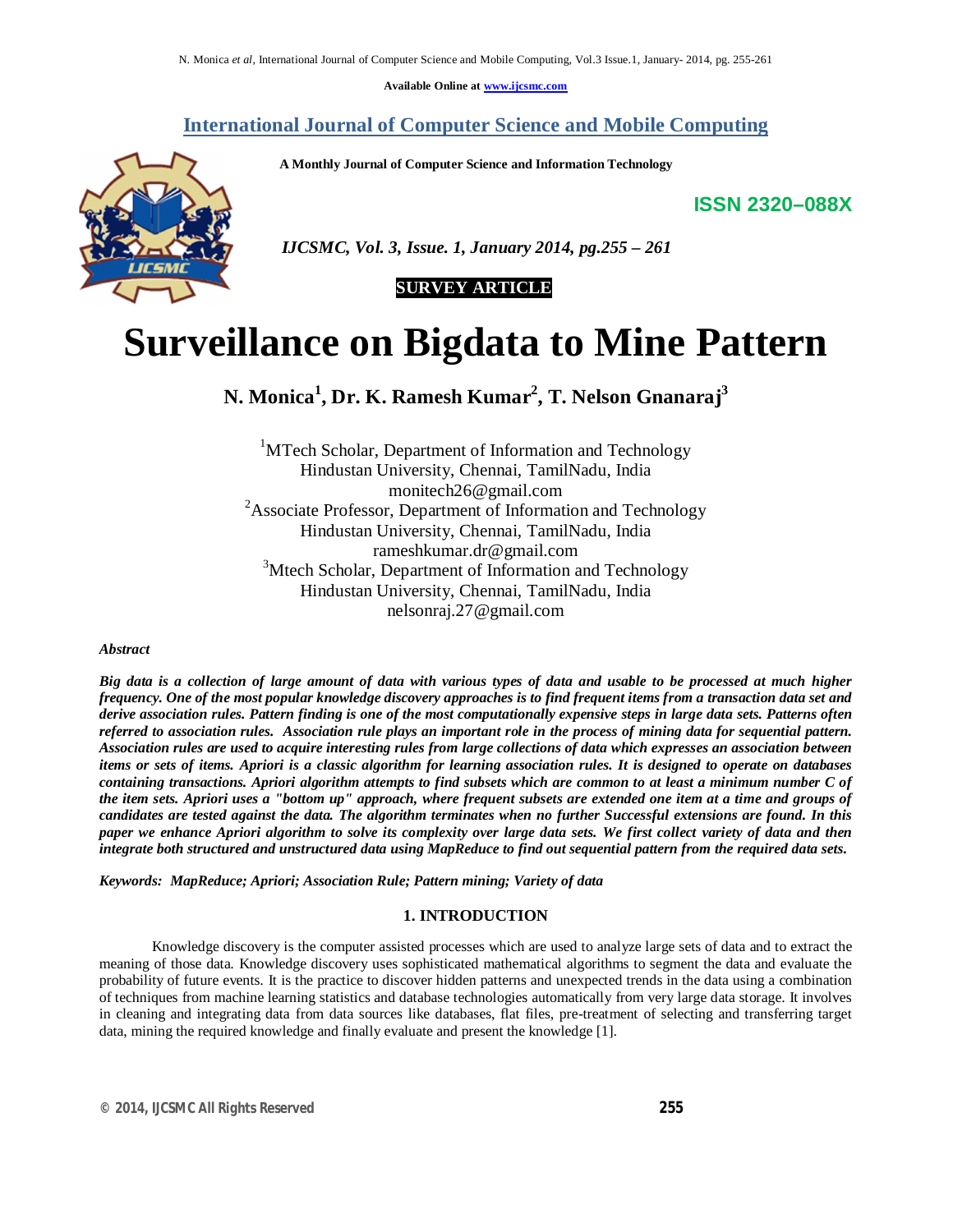#### **1.2 ASSOCIATION RULE**

Association is a knowledge discovery function that discovers the co-occurrence of items in a collection. The relationships between co-occurring items are expressed as association rules. Association rules are created by analyzing data for frequent if or then patterns and using the criteria support and confidence to identify the most important relationships. Support is an indication of how frequently the items appear in the database. Confidence indicates the number of items if or then statements have been found to be true. An association rule has two parts, an antecedent (if) and a consequent (then). An antecedent is an item found in the data. A consequent is an item that is found in combination with the antecedent. In knowledge discovery, association rules are useful for analyzing and predicting customer behavior. They play an important part in shopping basket data analysis, product clustering, catalog design and store layout.

### **1.3 FREQUENT PATTERN MINING**

Frequent pattern mining is an essential step in the process of association rule mining and has been a focused theme in knowledge discovery research for over a decade. Frequent patterns are item sets, subsequences, or substructures that appear in a data set with frequency no less than a user-specified threshold. For example, a subsequence, such as buying first a PC, then a digital camera and then a memory card, if it occurs frequently in a shopping history database, is a (frequent) sequential pattern. A substructure can refer to different structural forms, such as subgraphs, subtree or sublattices which may be combined with itemsets or subsequences. If a substructure occurs frequently in a graph database, it is called a (frequent) structural pattern. Finding frequent patterns plays an essential role in mining associations, correlations and many other interesting relationships among data. Moreover, it helps in data indexing, classification, clustering and other knowledge discovery task as well. Thus, frequent pattern mining has become an important knowledge discovery task and a focused theme in database community.

#### **1.4 APRIORI**

In knowledge discovery, Apriori is a classic algorithm for learning association rules. Apriori is designed to operate on databases containing transactions. It is proceeds by indentifying the frequent individual items in the database and extending them to larger item sets as long as those item sets appear sufficiently often in the database. In the given sets of itemsets, the algorithm attempts to find subsets which are common to at least a minimum number C of the itemsets. Apriori uses a bottom up approach, where frequent subsets are extended one at a time this step known as Candidate generation in which group of candidates are tested against the data. Apriori algorithm terminates when no further successful extensions are found.

## **1.4.1 PSEUDOCODE FOR APRIORI ALGORITHM**

| <b>Join Step:</b> $C_k$ is generated by joining $L_{k-1}$ with itself                                |
|------------------------------------------------------------------------------------------------------|
| <b>Prune Step:</b> Any (k-1)-itemset that is not frequent cannot be a subset of a frequent k-itemset |
| <b>1.</b> $C_k$ : Candidate itemset of size k                                                        |
| 2. $L_k$ : frequent itemset of size k                                                                |
| 3. L1= {frequent items};                                                                             |
| 4. for(k=1; L <sub>k</sub> !=0; k++) do begin                                                        |
| 5. $C_{k+1}$ = candidates generated from $L_k$ ;                                                     |
| <b>6.</b> for each transaction T in database do                                                      |
| increment count of all candidates in $C_{k+1}$ that are contained in T                               |
| 7. $L_{k+1}$ = candidates in $C_{k+1}$ with min_support                                              |
| <b>8.</b> end                                                                                        |
| <b>9.</b> return $U_kL_k$ ;                                                                          |

#### **2. BIG DATA**

Big data is a popular term which are describe the exponential growth, availability and use of information both structured and unstructured data. It enables organizations to store, manage and manipulate vast amounts of disparate data at the right speed at the right time.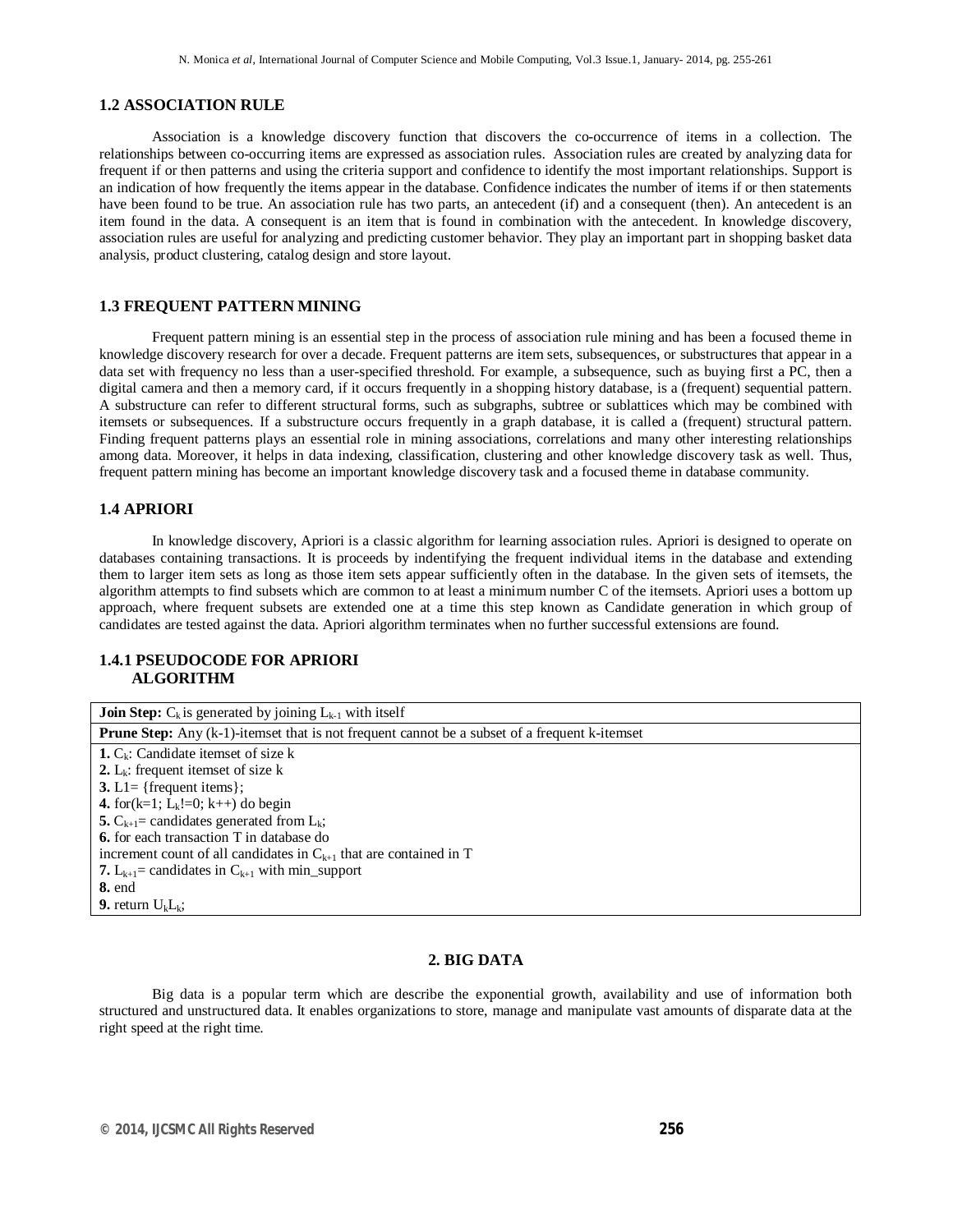Big data analytics is an important tool to improve efficiency and quality in an organization. Sampling and distributed system are two main strategies for dealing with big data. Sampling is used when the data set is too large which could obtain an approximate solution in a subset. A good sampling method will try to select the best instance to perform good using a small quantity of memory and time. The most popular distributed system used nowadays are based on the map-reduce framework.

#### **2.1 MAPREDUCE**

MapReduce is a software framework that allows developers to write programs that process massive amounts of unstructured data in parallel across a distributed cluster of processors or stand alone computers.

The framework is divided as following:

- Map: A function that parcels out work to different nodes in the distributed cluster
- Reduce: A function that collects the work and resolves the results into a single value.
- MapReduce framework is fault-tolerant because each node in the cluster is expected to report back periodically with completed work and status updates. If a node remains silent for longer than the expected interval, a master node makes note and re-assigns the work to other nodes.

#### **2.2 VARIETY OF DATA**

Big data incorporates varieties of data. Data today comes in all types of form traditional databases to hierarchical data stores created by end users and OLAP system, to text documents, email, meter-collected data, video, audio and financial transactions.

## **2.2.1 STRUCTURED DATA:**

Any data stored in a well defined non propriety system. Data is primarily text based. Typically conforms to ACID property.

**Example:** Database, Data Warehouses, Electronic Spreadsheets

## **2.2.2 SEMI STRUCTURED DATA:**

Any data stored in a system that conforms to some rules and can be propriety. Data is primarily text based which does not have to conform to ACID property.

**Example:** Web Posts, Blogs, Wiki pages, Forums, Tweets, Instant Messages

#### **2.2.3 UNSTRUCTURED:**

.

Any data stored in a well defined propriety system. Binary data that conforms mostly to an agreed standard. **Example:** PowerPoint, Word Documents, Email, PDF, Audio files, Video, Graphics and Multimedia



**Figure 1: Integrate Structured and Unstructured Data**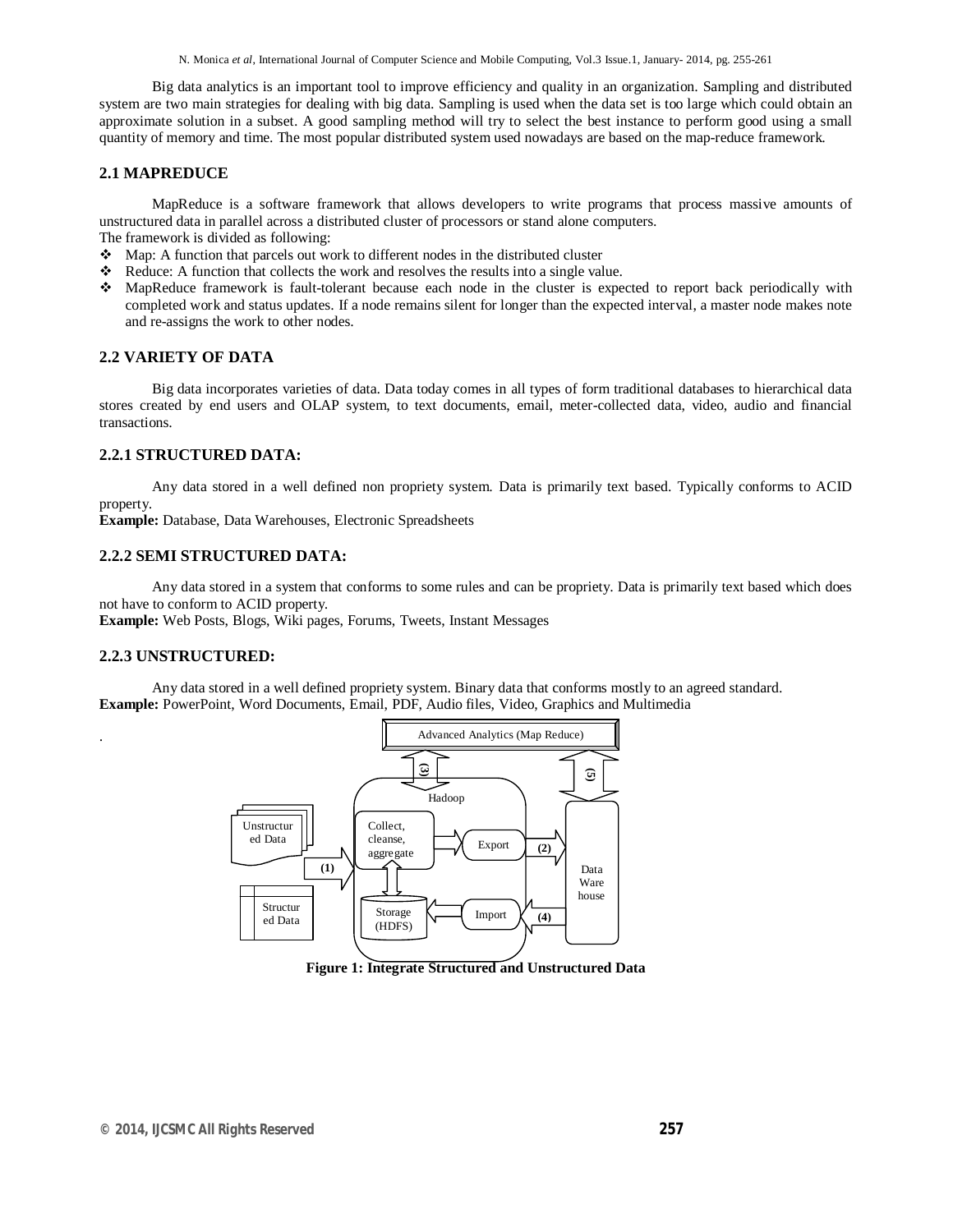## **3. PROBLEM DESCRIPTION**

Frequent Pattern Mining is an important knowledge discovery task and it has been a focus theme in knowledge discovery research. Frequent Pattern Mining over large database is fundamental to many knowledge discovery applications. One of the main issues in Frequent Pattern Mining is Sequential Pattern Mining retrieved the relationships among objects in sequential dataset<sup>[2]</sup>. AprioriAll is a typical algorithm to solve the problem in Sequential Pattern Mining but its complexity is so high and it is difficult to apply in large datasets. Recently, to overcome the technical difficulty, there are a lot of researches on new approaches as follow

- Custom built Apriori algorithm
- Modified Apriori algorithm
- Frequent Pattern-tree and its development
- $\div$  Integrating Genetic algorithms
- Rough set Theory/ Dynamic Functions

## **3.1 PROBLEMS OF FREQUENT PATTERN MINING**

In frequent Pattern Mining there are huge number of frequent itemsets which are hard to analyze and most of them are similar.



**Figure 2: Problem in Frequent Pattern Mining**

## **4. APPROACHES FOR PATTERN MINING**

Following are the approaches of pattern mining

## **4.1 APRIORI-BASED METHOD**

The Apriori property of sequences states that, if a sequences S is not frequent, then none of the super-sequences of S can be frequent<sup>[3]</sup>. E.g.  $\exp$  is infrequent implies that its super-sequences like  $\exp$  and  $\exp$  would be infrequent too. The GSP algorithm finds all the length-1 candidates(using one database scan) and orders them with respect to their support ignoring ones for which support < min\_sup. Then for each level (i.e., sequences of length-k), the algorithm scans database to collect support count for each candidates sequence and generates candidate length-(k+1) sequences from length-k frequent sequences using Apriori. This is repeated until no frequent sequence or no candidate can be found.

#### **Advantages**

- Uses large itemset property.
- Easy to implement.
- Easily parallelized.

#### **Disadvantages**

- Large number of candidates sets are generated.
- Multiple database scans are required.
- The system I/O cost increases due to multiple scanning of transactional database.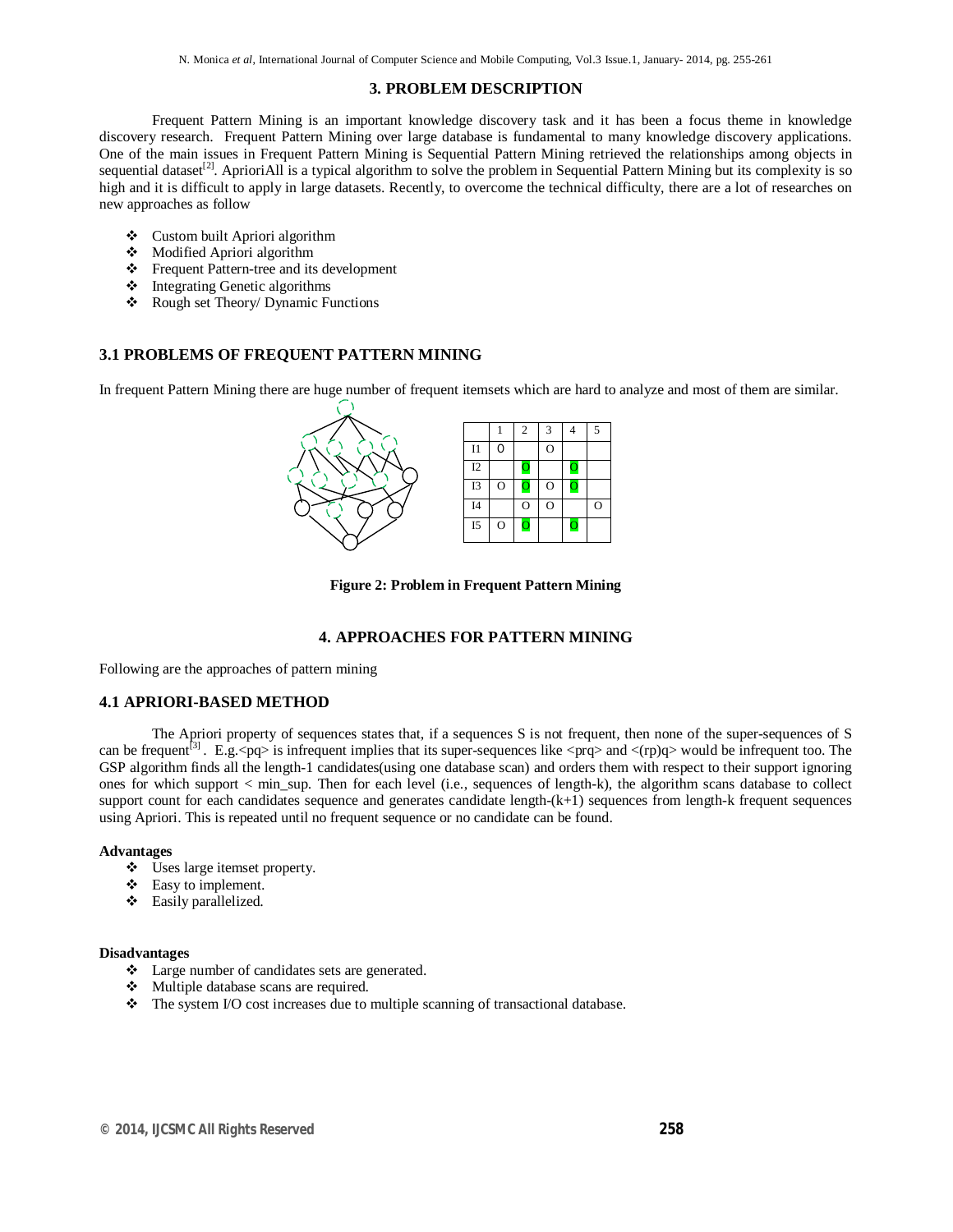## **4.2 VERTICAL FORMAT-BASED METHOD**

This is a vertical format sequential pattern mining method. SPADE first maps the sequence database to a vertical id-list database format which is a large set of items <SID (Sequence ID),EID (Event ID)>. Sequential pattern mining is performed by growing the subsequences (patterns) one item at a time by Apriori candidate generation.

## **Advantages**

- \* Reduces the time of scanning candidate sets.
- Hash structure is used for storage of candidate sets.

## **Disadvantages**

 $\bullet$  As the minimum confidence value is increased, the time is also increased.

## **4.3 PATTERN GROWTH BASED METHOD**

Pattern growth based method uses frequent items to recursively project sequence database into a set of smaller projected databases and grows subsequence fragments in each projected database. This process partitions both the data and the set of frequent patterns to be tested and confines each test being conducted to the corresponding smaller projected database. It first scans the database, collects the support for each item and finds the set of frequent items.

### **Advantages**

- Decreases the system overhead.
- $\triangleleft$  Reduces the running time.

#### **Disadvantage**

Multiple database scans required.

## **4.4 CONSTRAINT BASED METHODS**

In sequential pattern mining algorithm users can specify only min\_sup as a parameter. There are two major difficulties in sequential pattern mining:

**Effectiveness:** The mining may return a huge number of patterns, many of which could be uninteresting to users.

**Efficiency:** It often takes substantial computational time and space for mining the complete set of sequential patterns in a large sequence database.

To prevent these problems, users can use constraint based sequential pattern mining for focused mining of desired patterns. Constraints could be anti-monotone, monotone, succinct, convertible or inconvertible. Anti-monotonicity means "if an item-set does not satisfy the rule constraint, then none of its supersets satisfy". Monotonicity means "if an item-set satisfies the rule constraint, then all of its supersets satisfy". Succinctness means "All and only those patterns guaranteed to satisfy the rule can be enumerated". Convertible constraints are those which are not any of anti-monotonic, monotonic, succinct but can be made anti-monotonic or monotonic constraints by changing order of elements in the set. Inconvertible constraints are the ones which are not convertible.

## **Advantage**

Decreases the system overhead.

Easily parallezied

#### **Disadvantage**

 $\triangle$  The system I/O cost increases due to multiple scanning of transactional database

## **5. APPLICATIONS OF PATTERN MINING**

## **5.1 MINING TRANSACTIONAL DATA**

It is possible to mine sequential patterns in sequences of transactions from a store. In this case, each sequence represents the transactions from a customer at the store. From this, a sequential pattern mining could find patterns common to several customers. For example, 30% of the customers who buy milk and bread will also buy jam. This could be used for taking marketing decisions or for product recommendation on a web store.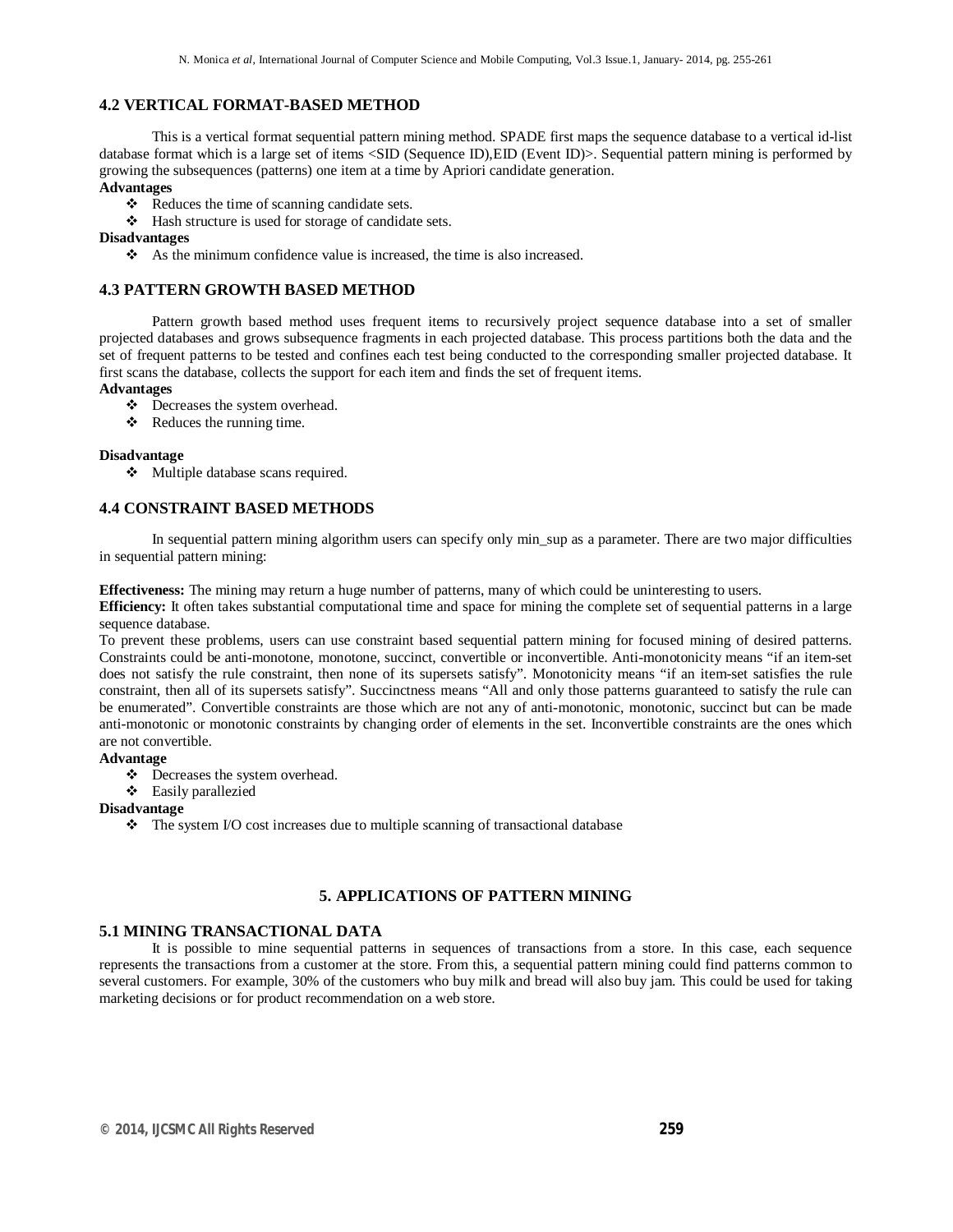N. Monica *et al*, International Journal of Computer Science and Mobile Computing, Vol.3 Issue.1, January- 2014, pg. 255-261

#### **5.2 MINING WEB LOGS**

Pattern mining can be done on web logs. In this case sequences of pattern could be drawn by analyzing sequences of webpages visited by users on a website. From this data, a sequential pattern mining algorithm could use sequential pattern mining to discover sequences of web pages that are often visited by users. The website could then use these patterns to generate suggestions to the user such as recommended links.

#### **5.3 MINING MEDICAL RECORDS**

Sequential pattern mining algorithm could be used to find patterns in medical records. For example, each sequence is the medical record of a person in a hospital. Patterns could be found such as that people who took the medicine A and the medicine B and then the medicine C, will have a heart attack.

## **5.4 MINING EDUCATIONAL DATA**

Sequential pattern mining can be used to find patterns in educational data. For example, consider that each sequence of a sequence database is the course that a student took at University. It would be possible to discover patterns such as people who took course A and B will always take the course C.

#### **5.5 MINING STOCK MARKET**

It is possible to discover pattern in stock market by applying sequential pattern mining to a sequence of events on the stock market.

#### **5.6 MINING SOFTWARE ENGINEERING**

Sequential pattern mining could be applied in software engineering to find out patterns in source code.

#### **6. FUTURE WORK**

Ideas for future work in pattern mining include:

- Applying telescoping in tree projection pattern-growth algorithm to reduce the tree size, where more than one item can be compressed into one node or edge.
- Distributed mining of sequences can provide a way to handle scalability in very large sequence databases and long sequences. In the area of web usage mining, this can be applied to mine several web logs distributed on multiple servers.
- Extending the capability of existing approaches. For example, modifying the S-Matrix to include support counts of candidates sequences that are only characteristics of the underlying application, extending the PLWAP algorithm to handle general multi itemset event sequence mining
- Using the Fibonacci sequence to partition or sample the search space may be useful for effective mining of very long sequence.

## **7. CONCLUSION**

In this survey, we present a brief overview of pattern mining and its algorithm which are used to find patterns by integrating structured and unstructured data together using Mapreduce framework. Sequential pattern mining methods have been used to analyze this data and identify patterns. Such patterns have been used to implement efficient systems that can recommend based on previously observed patterns, help in making predictions, to improve usability of system, detect events and in general help in making strategic product decisions. We have also seen applications of pattern mining in variety of domain. Apart from this, new sequential pattern mining methods may also be developed to handle special scenarios of colossal patterns, approximate sequential patterns and other kinds of sequential patterns specific to the applications. We have given a overall coverage on this topic. Hopefully, this short overview may provide a rough outline of the recent work and given people a general view of the field. In general, we feel that as a young research field in knowledge discovery, pattern mining has achieved tremendous progress and claimed a good set of applications. However, in-depth research is still needed on several critical issues soothe the field may have its long lasting and deep impact in knowledge discovery applications.